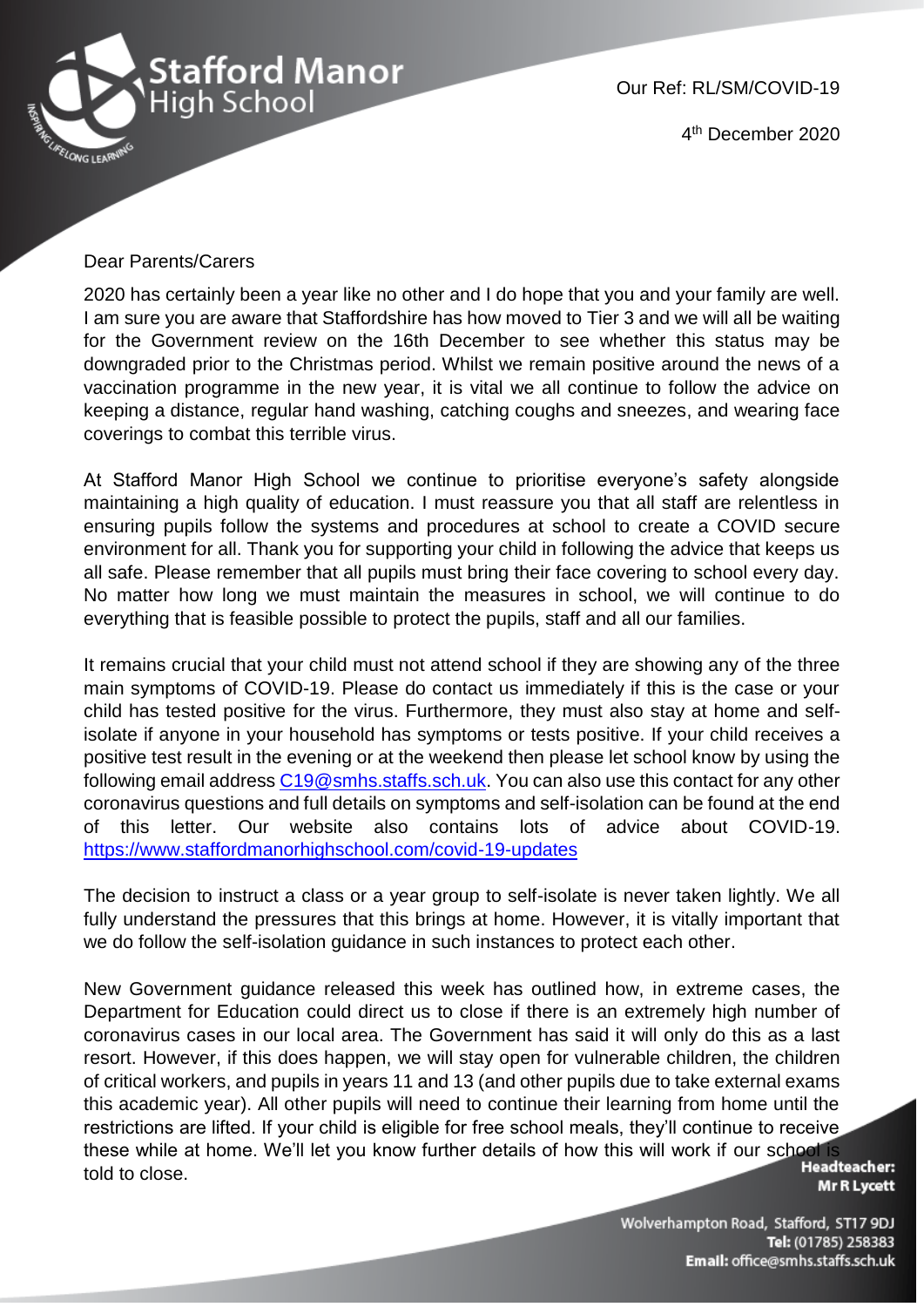Should we be directed to close by the Government, we will be in direct contact with families of children who are classed as vulnerable to explain how they can attend school in a safe way. Critical workers are those who work in:

- >Health and social care
- > Education and childcare
- Key public services (including the justice system, religious staff, charities delivering key frontline services, those responsible for the management of the deceased, and journalists and broadcasters who are providing public service broadcasting)
- Local and national government who are involved in delivering the coronavirus response or essential public services
- Food and other necessary goods
- Public safety and national security
- >Transport
- Utilities, communication and financial services

It would be really helpful if you could please let us know if your family has had a change in circumstance which means you or your child now fall into these categories.

In the event that your child has to self-isolate for a period of time we will be providing remote learning through Show My Homework. Work will be provided that mirrors your child's existing timetable and continues the curriculum input that they would be receiving if they were attending school. We are improving the support we provide to pupils whilst at home by using Microsoft Teams to enhance the introduction of new learning and concepts whilst providing greater opportunities for interactions with teachers for support. Microsoft Teams can be accessed form home through Office 365 and we will be providing materials to support pupils and parents with this.

As we approach the end of the autumn term, there are a number of events that we will be doing slightly differently. Unfortunately, we will not be able to offer pupils the full traditional Christmas dinner due to the safety measures in place in the canteen. However, our fantastic catering team will be providing a range of festive treats over the next couple of weeks. During the last week we will have a roast dinner that will have some Christmas favourites included! Pupils can purchase any of these items in the normal way using their daily allowance on ParentPay. We will be following the Government guidance for schools and we will stay open until the final day of term on Friday 18<sup>th</sup> December. I will be sending out further details regards the final day of term in my communication with you next week.

We are pleased to hear that Staffordshire County Council have put into place a scheme to support the families of children who are eligible for Free School Meals over the Christmas holidays. Each family will receive a £30 eVoucher per eligible child to cover the two week period. Families will receive the link to activate their eVoucher as soon as we receive the codes in school. The Staffordshire Family Hub 'Emergency Grant for Food and Essential Supplies' has been available throughout these difficult times. If you feel you would benefit from some support to purchase food and emergency supplies then visit the Staffordshire Connects website or contact the relevant Family Hub Coordinator. [https://www.staffordshireconnects.info/kb5/staffordshire/directory/service.page?id=3cCTTuv](https://www.staffordshireconnects.info/kb5/staffordshire/directory/service.page?id=3cCTTuvaGic)<br>Ci [aGic](https://www.staffordshireconnects.info/kb5/staffordshire/directory/service.page?id=3cCTTuvaGic)

**Mr R Lycett**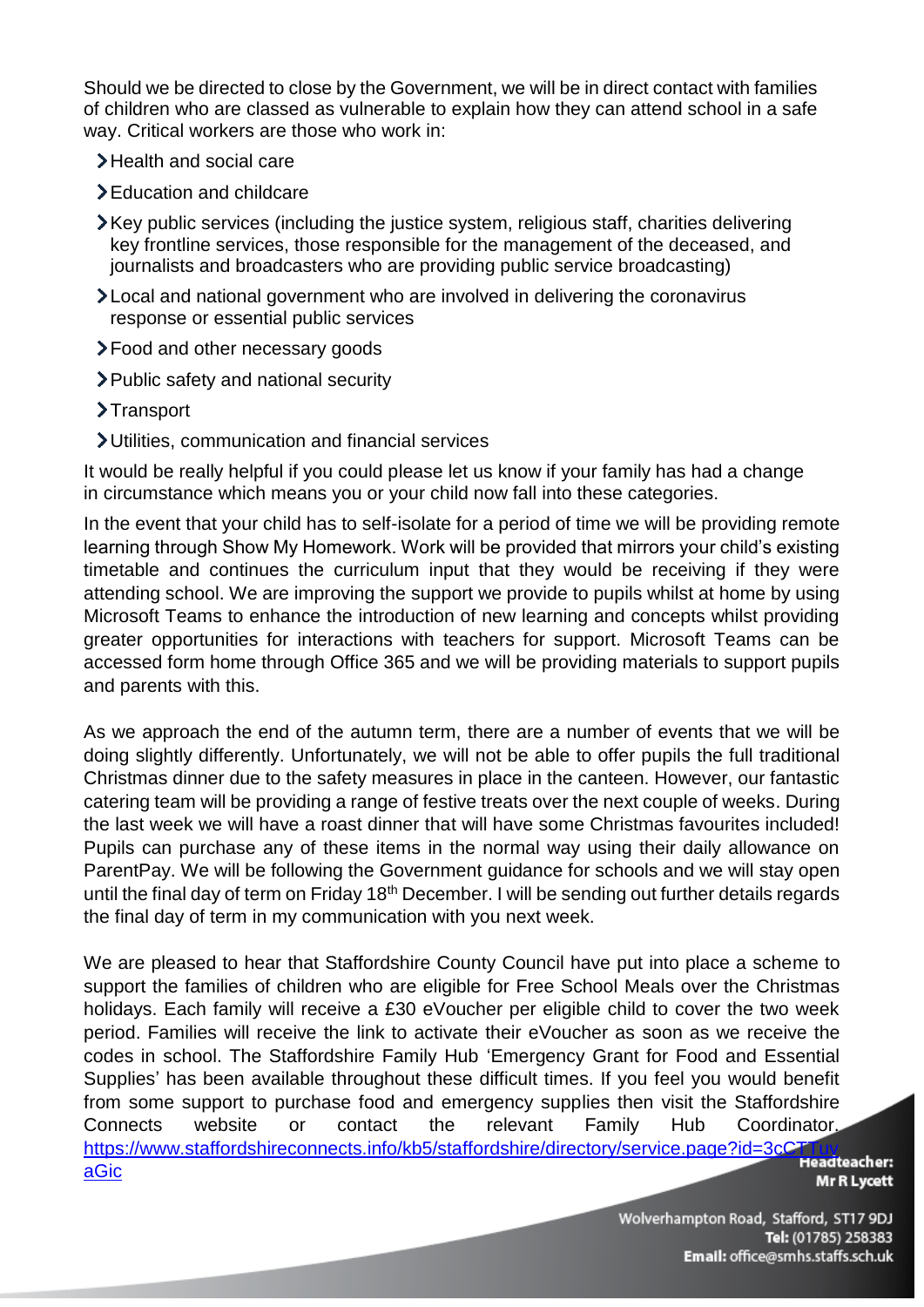Looking ahead to next term we will be rescheduling school photographs for Year 10 and 11 pupils and will confirm a date in the new term. We will also be sharing with you how we intend to conduct parents evening so that you can find out about your child's progress at school. You may be aware that the Government have recently announced that GCSE and A Level exams will take place next summer. However, there will be some adaptations to support students and we await further details in the new year. In school, we will be talking through what we do currently know with our Year 11 and Year 13 students. When we have greater clarification from the Government, we will be informing parents so you know how best to support your child through the final few months before their exams. We have also been working hard on preparing other 'virtual events' through next term – watch this space!

I remain truly appreciative of your support and kind comments through this term. Challenging times brings out the best in people and it has been a privilege to hear about and experience some amazing acts of kindness from the Stafford Manor High School community over the last few months. It is so important that we continue to work together over the next two weeks and follow all the guidance so we can keep each other safe and enjoy the Christmas holiday with our families. We are here if you have any questions or need any advice. Take care and stay safe.

Yours sincerely

llysett.

Mr R Lycett Headteacher

**Headteacher:** Mr R Lycett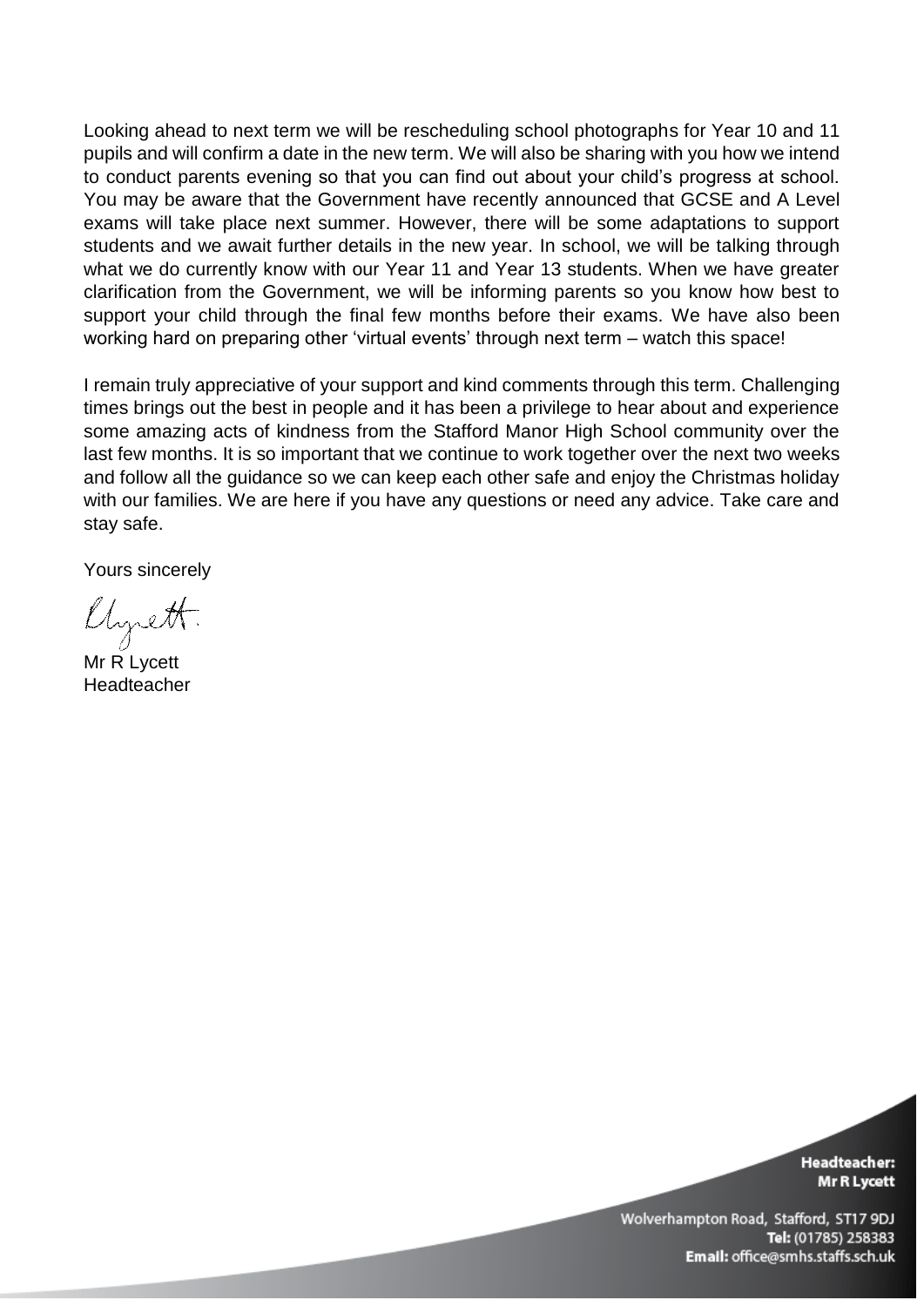# **What to do if your child develops symptoms of COVID 19**

If your child develops symptoms of COVID-19, they should remain at home for at least 10 days from the date when their symptoms appeared. Anyone with symptoms will be eligible for testing and this can be arranged via<https://www.nhs.uk/ask-for-a-coronavirus-test> or by calling 119.

All other household members who remain well must stay at home and not leave the house for 14 days.

The 14-day period starts from the day when the first person in the house became ill.

Household members should not go to work, school or public areas and exercise should be taken within the home.

Household members staying at home for 14 days will greatly reduce the overall amount of infection the household could pass on to others in the community

If you are able can, move any vulnerable individuals (such as the elderly and those with underlying health conditions) out of your home, to stay with friends or family for the duration of the home isolation period

## **Symptoms of COVID 19**

The most common symptoms of coronavirus (COVID-19) are recent onset of:

- new continuous cough and/or
- high temperature
- a loss of, or change in, normal sense of taste or smell (anosmia)

For most people, coronavirus (COVID-19) will be a mild illness.

If your child does develop one of these main symptoms you must self-isolate immediately and book a test. You can seek advice from NHS 111 at [https://www.nhs.uk/conditions/coronavirus-covid-19/check-if-you-have-coronavirus](https://www.nhs.uk/conditions/coronavirus-covid-19/check-if-you-have-coronavirus-symptoms/)[symptoms/](https://www.nhs.uk/conditions/coronavirus-covid-19/check-if-you-have-coronavirus-symptoms/) or by phoning 111.

However, many people are displaying different symptoms and often children with COVID-19 can display different symptoms to adults. Staffordshire County Council are now asking residents to consider getting tested as a precaution if they have other symptoms such as:

- Headaches
- aches and pains
- feeling tired for no good reason
- sore throat
- runny nose
- sneezing
- sometimes 'tummy ache' in children

More details on testing from the County Council can be found at [https://www.staffordshire.gov.uk/Coronavirus/Testing/Book-a-test.aspx.](https://www.staffordshire.gov.uk/Coronavirus/Testing/Book-a-test.aspx)

The national testing centres across the country have good availability, and can be booked through the NHS website. People booking a test through this website need to check the 'My council has asked me to get a test option'.

**Headteacher: Mr R Lycett**